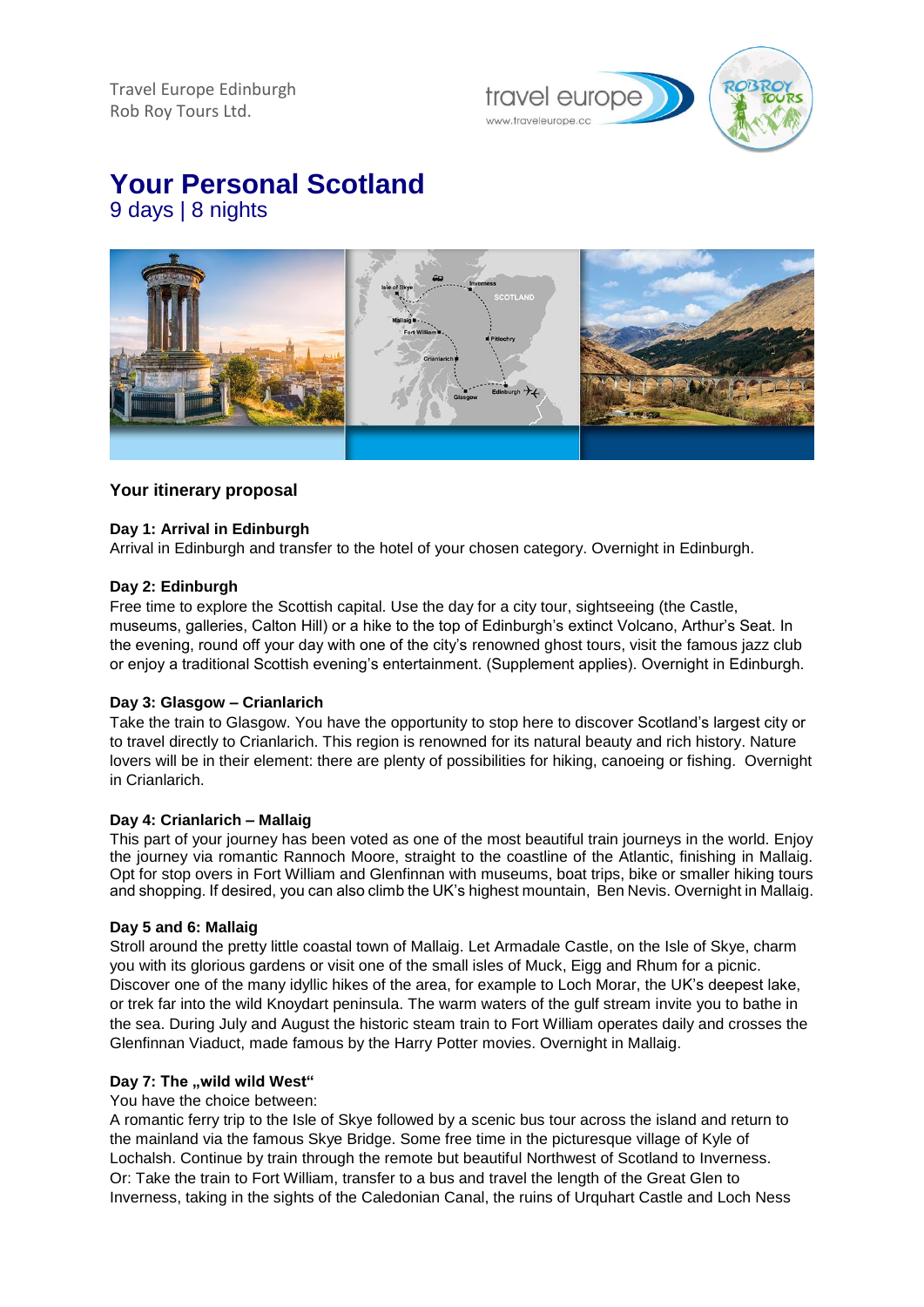Travel Europe Edinburgh Rob Roy Tours Ltd.



along the way- will you see Nessie?! You then have the opportunity to explore the idyllic little city of Inverness on foot. Overnight in Inverness.

## **Day 8: Central Highlands**

Enjoy stunning scenery, impressive mountain views, waterfalls and lochs. The mountain hike to Ben Vrackie is an amazing experience. Equally breath-taking is the hike to the River Tummel with picturesque views from the Pass of Killiecrankie and Queen's View. Visit the impressive Blair Castle and Gardens, seat of the Duke of Atholl, famed for its salmon run. Not to be missed is a visit to Edradour, Scotland's smallest whisky distillery. Overnight in Pitlochry.

## **Day 9: Departure from Edinburgh**

Return to Edinburgh by train. Airport transfer and flight home or connecting programme.

## **How does it work?**

The given itinerary is only a rough outline for your round trip through Scotland. More detailed information on programme options, exact descriptions for visits, hikes, train schedules or hotels will be given after booking in our extensive "Travel Manual".

#### Daily individual arrival!

Please note: Mentioned excursions might not always be feasible due to events beyond our control. When preparing your travel documents, we are dependent on information from various service providers. We can't guarantee the accuracy of all information.



# **Prices and conditions**

PRICES 2022 (min. 2 persons), per person, double/twin room:

#### **Package A – hotel/ half board**

Overnight stays in handpicked three and four star middle class hotels with breakfast, INCLUDING seven multi-course dinners with a choice of menu (except day 3): Half double room: € 1639,00 Single room surcharge: € 385,00

# **Package B - hotel/ breakfast**

Overnight stays in handpicked three and four star middle class hotels with breakfast: Half double room: € 1445,00 Single room surcharge: € 385,00

## **Package C - B&B**

Overnight stays in handpicked B&Bs: